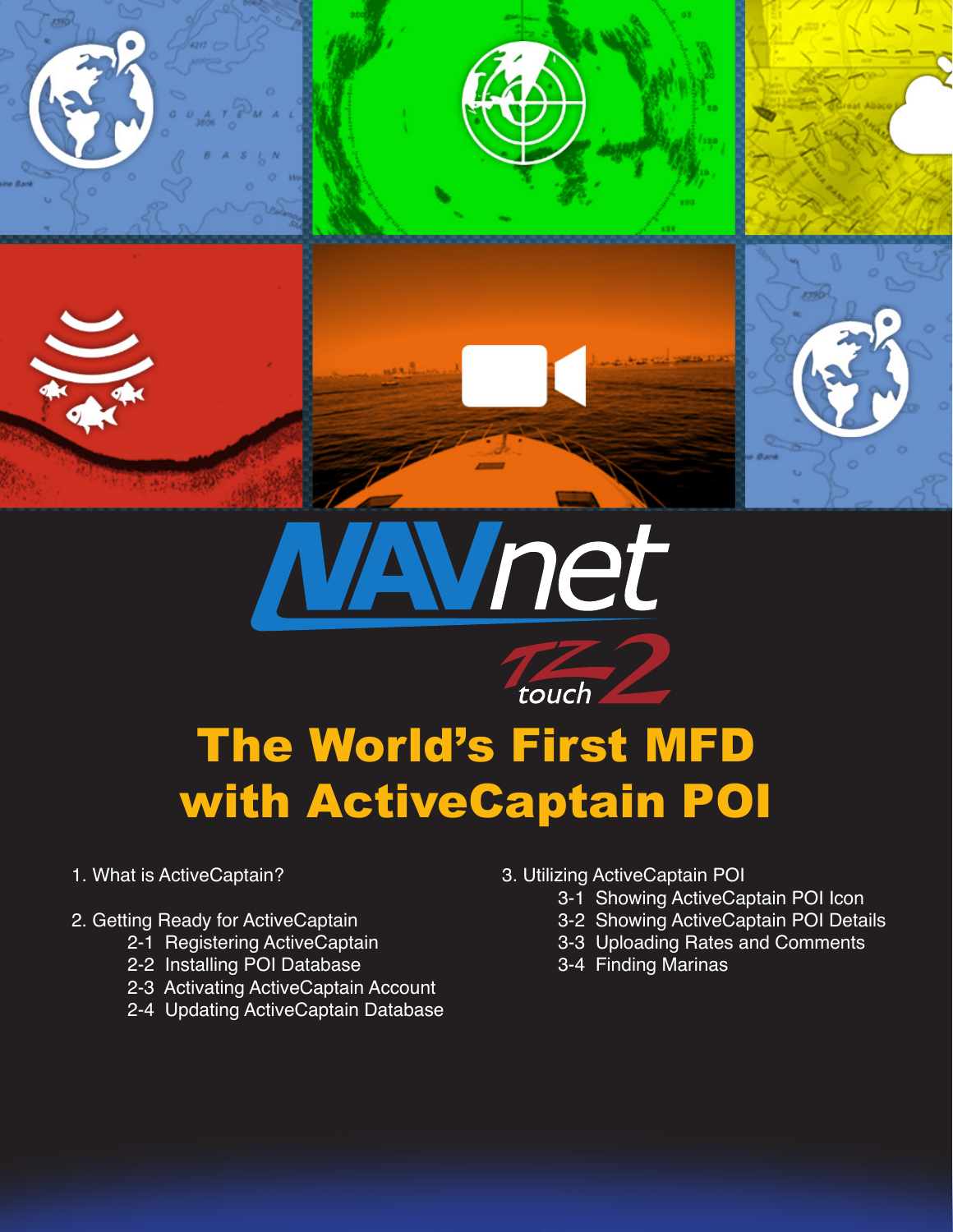# **1. What is ActiveCaptain?**

**ActiveCaptain** is the world's largest Interactive Cruising Guidebook with a large amount **Active**Captair

of **POI** (**points of interest**) data in the database. Boaters can share their experience together with other boaters around the world, as well as browse and discover new points of interest. As of now, **250,000 users** and **50,000 points** are registered and the numbers are increasing. The POI's consist of **marina**, **anchorage**, **local knowledge** (marine store, bridge, etc.), and **hazard** information. These points are **up-to-date** and **rated** or **commented** on by users. In addition to private boaters, public organizations have been utilizing the ActiveCaptain database as a part of their activities.

**NavNet TZtouch2 is the world's first MFD with ActiveCaptain. TZTL12F/15F v3.01** offers unique features utilizing the ActiveCaptain database. In addition to the capacity of up to 30,000 user points, which you can enter on the TZTL12F/15F, you have an access to over 50,000 POIs from ActiveCaptain.

### **ActiveCaptain Website and POI Types**

**Home** <https://activecaptain.com/index.php> **Live Map** <https://activecaptain.com/X.php>



| v<br>е<br>L |
|-------------|
|             |

| POI Types | <b>No</b> | Categories      | Color         | <b>Descriptions</b>                        |
|-----------|-----------|-----------------|---------------|--------------------------------------------|
|           |           | <b>Marinas</b>  | Red           | Location of marinas and related facilities |
|           |           | Anchorages      | Green         | Location where you can anchor              |
|           |           | Local Knowledge | <b>Blue</b>   | Location of marine shops, bridges, etc.    |
|           |           | <b>Hazards</b>  | <b>Yellow</b> | Location with hazard information           |



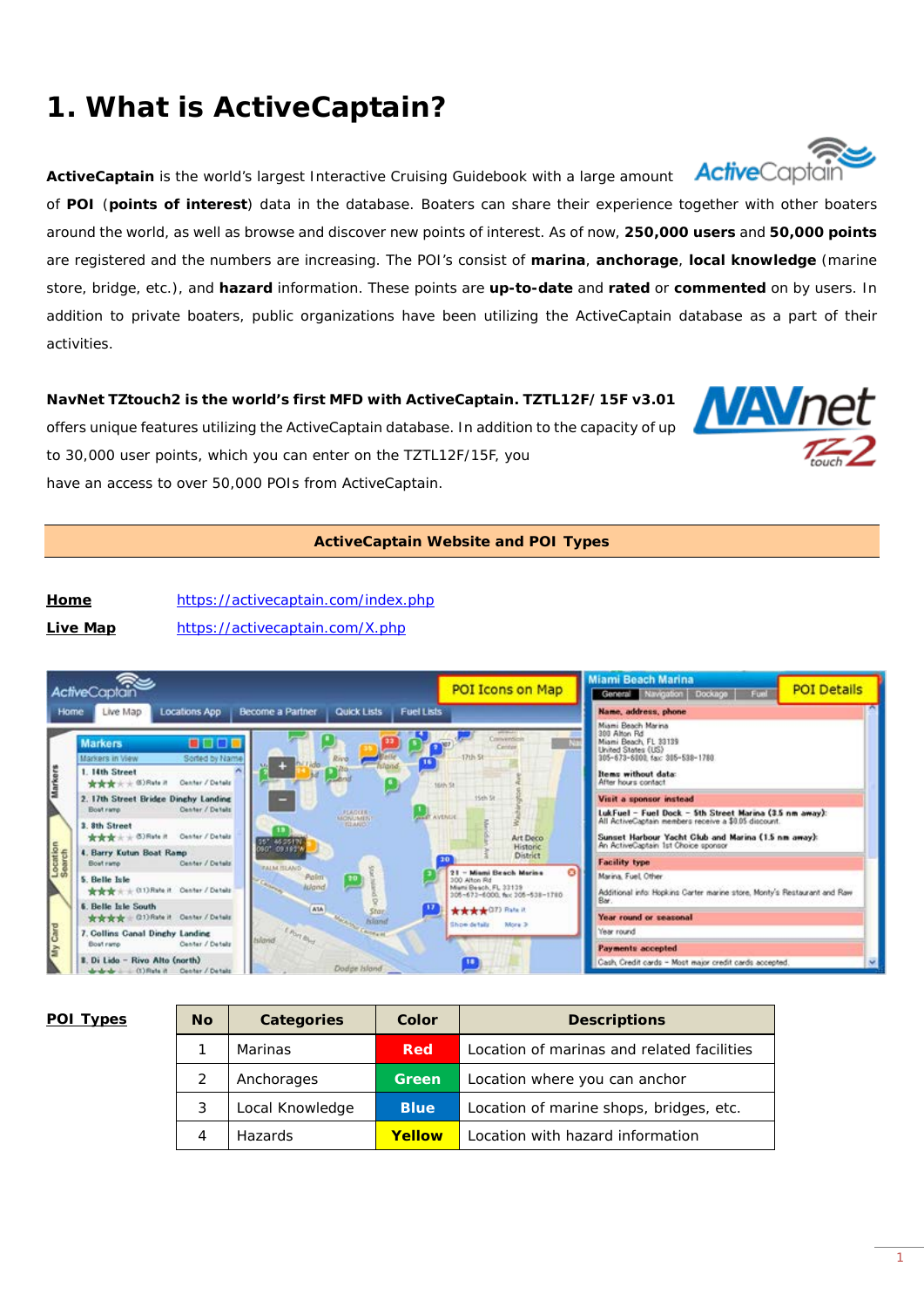# **2. Getting Ready for ActiveCaptain**

| $2 - 1$<br><b>Registering ActiveCaptain User Account</b>                                             |                                                                                                                                                                                                                                                                                                                                                                                                                                                            |  |  |  |
|------------------------------------------------------------------------------------------------------|------------------------------------------------------------------------------------------------------------------------------------------------------------------------------------------------------------------------------------------------------------------------------------------------------------------------------------------------------------------------------------------------------------------------------------------------------------|--|--|--|
| First, create your ActiveCaptain account. The<br>process is quite easy.                              | <b>ActiveCaptai</b><br>haring the experienc<br><b>Fuel Lists</b><br><b>Locations App</b><br><b>Become a Partner</b><br>Quick Lists<br>Live Map<br>Home<br>Register a new captain account                                                                                                                                                                                                                                                                   |  |  |  |
| <https: activecaptain.com="" register.php=""><br/>Access<br/>and register your information.</https:> | Your ActiveCaptain account will also be used by eBoatCards. If you are a cruising couple,<br>please create a single account to share. You can use My Account once logged in to specify an<br>additional email address for newsletters.<br>Your email:<br>Re-type email:<br>Password:<br>Re-type password:<br>Captain name:<br>Home port<br>First name:<br>Last name:<br>Subscribe to newsletter<br>I agree to Active's Terms of Use<br>Submit Registration |  |  |  |

# **2-2 Installing the POI Database on NavNet TZtouch2**

The basic ActiveCaptain POI database will be installed with all TZTL12F/15F shipped with software v3.01. **For TZTL12F/15F units with v2.05 or earlier, the POI database can be installed in the field. Install the POI file**  into any TZtouch2 that you would like to view the information on. (See seperate POI installation document and video found on the individual TZtouch2 product pages for the installation procedures.) Once the basic database is installed, it can be updated via the Internet as shown in **Section 2-4**.

# **2-3 Activating ActiveCaptain Account on NavNet TZtouch2**

| Once the ActiveCaptain account is created, activate your | <b>Wireless Mode</b><br><b>Connect to existing LAN</b><br>→ |
|----------------------------------------------------------|-------------------------------------------------------------|
| account on the TZTL12F/15F.                              | <b>ENABLE WIRELESS</b>                                      |
|                                                          | <b>Wireless</b><br>ON:                                      |
| (1) Connect the TZTL12F/15F to the Internet.             | Scan                                                        |
|                                                          | <b>Forget All Networks</b>                                  |
|                                                          | <b>CURRENT CONNECTED NETWORK</b>                            |
|                                                          | **********<br>Security: PSK                                 |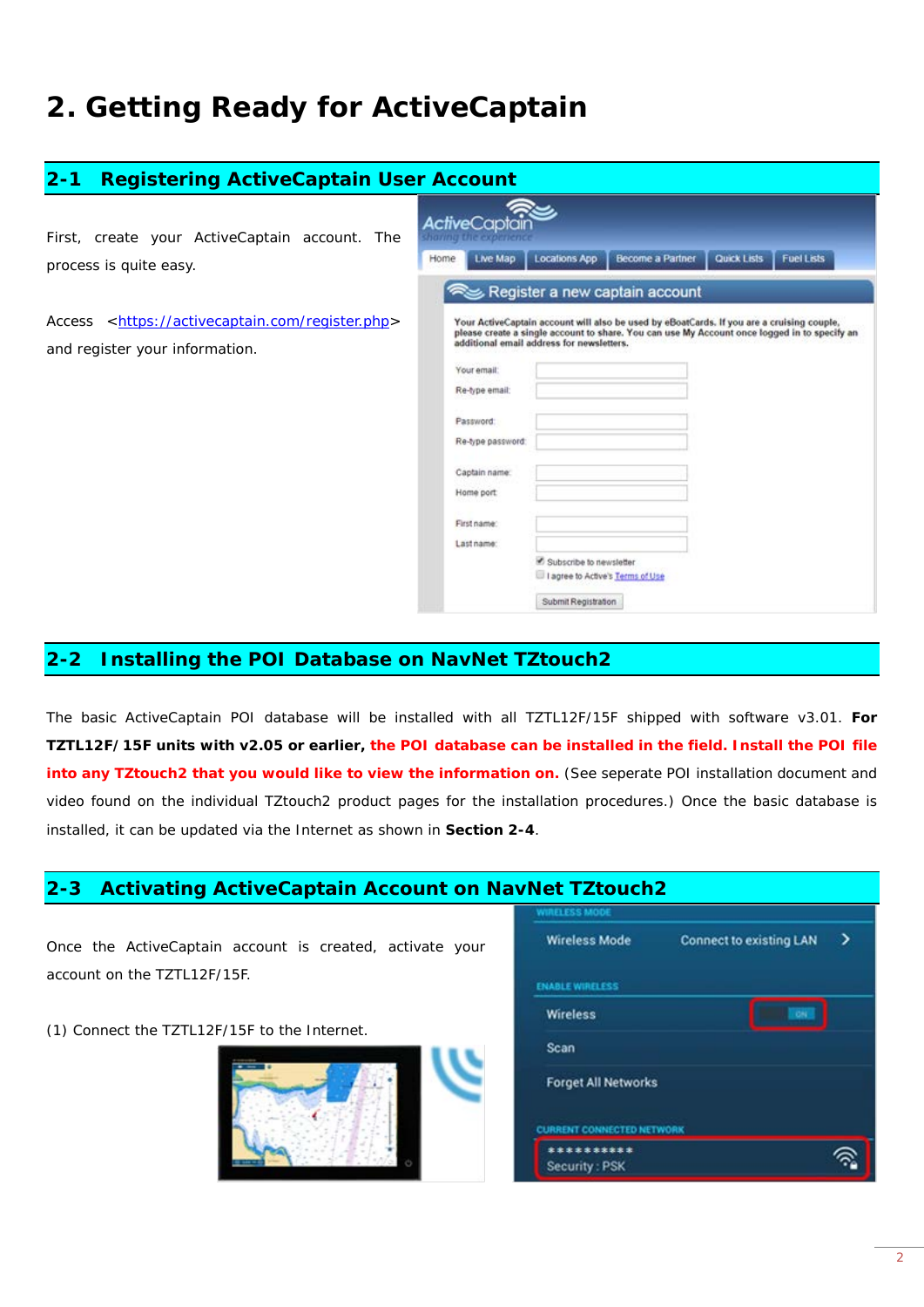#### **Note:**

Without an Internet connection, you **CANNOT** activate the account. [Wireless] – [**OFF**]:

(3) Enter the account information, i.e. your e-mail address and password and tap [**Ok**].

(4) After the account is activated, confirm that the status is shown as [**Account Activated**]. When logging in with another accoung, tap [**Logout**].

### **Note:**

The activated account information will be shared between the TZTL12F/15F units in the network.

# **2-4 Updating ActiveCaptain Database on NavNet TZtouch2**

The POI database can be updated if required, by connecting to the Internet. Any differences between the basic database (See **Section 2-1**) and the latest one will be updated.

- (1) Connect the TZTL12F/15F to the Internet.
- (2) Access [Home] [Settings] [General] [**ActiveCaptain**] and set [**Acutomatic Update**] to [**ON**].
- (3) See the progress and the date after update.

| $\overline{\phantom{a}}$            | $\overline{\phantom{a}}$             | K                                    |
|-------------------------------------|--------------------------------------|--------------------------------------|
| <b>ACCOUNT</b>                      | <b>ACCOUNT</b>                       | <b>ACCOUNT</b>                       |
| <b>Account Activated</b>            | <b>Account Activated</b>             | <b>Account Activated</b>             |
| Logout                              | Logout                               | Logout                               |
| <b>UPDATE</b>                       | UPDATE                               | UPDATE                               |
| OFF<br><b>Automatic Update</b>      | <b>Automatic Update</b><br><b>ON</b> | <b>Automatic Update</b><br><b>ON</b> |
| Last update<br>9:53:27 AM 2/15/2016 | 9:53:27 AM 2/15/2016<br>Last update  | 8:13:34 AM 3/31/2016<br>Last update  |
| <b>Update Database</b>              | <b>Step</b><br><b>Updating marks</b> | <b>Update Database</b>               |
|                                     | 59%<br>Progression                   |                                      |

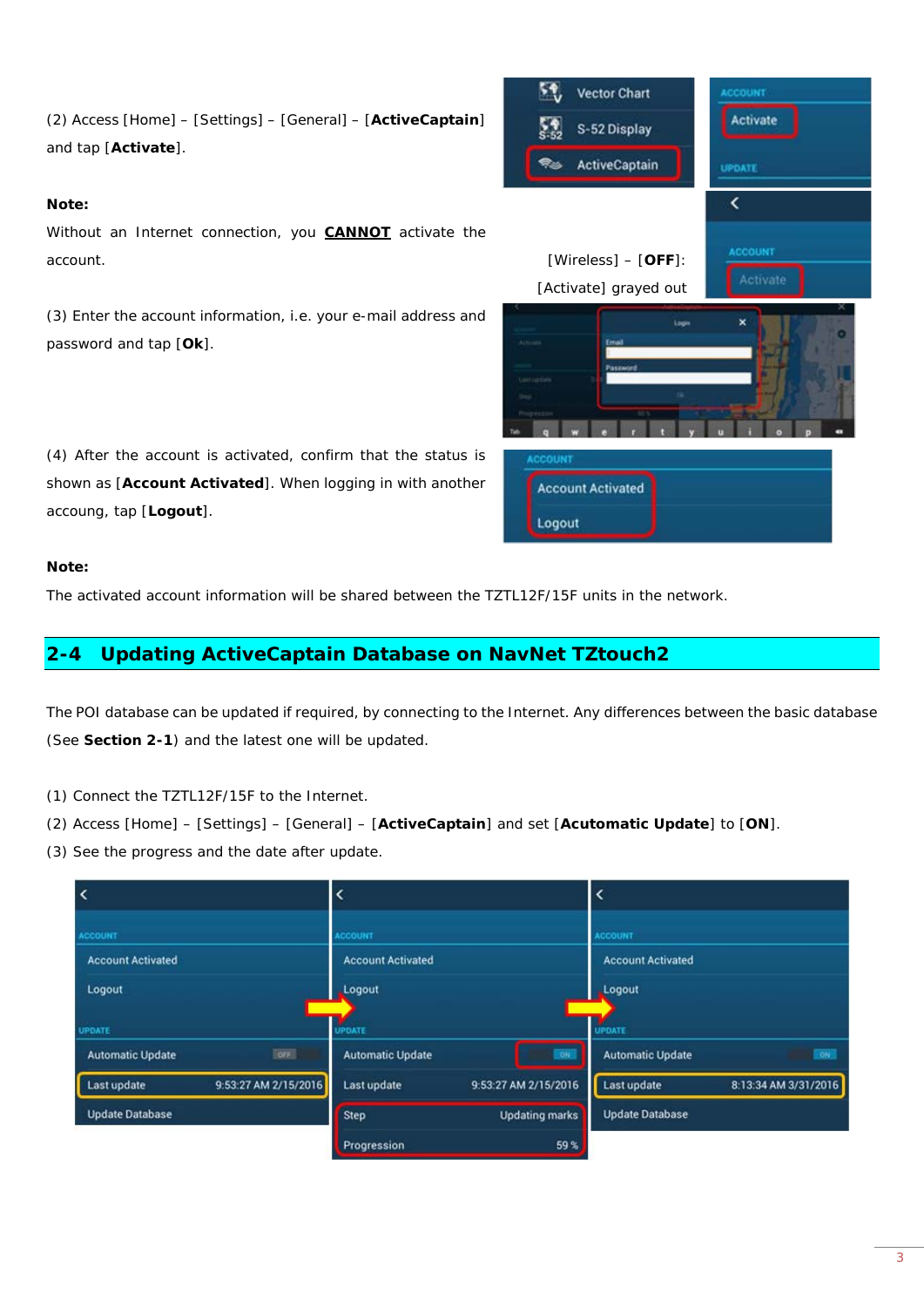# **3. Utilizing ActiveCaptain POI**

Once the ActiveCaptain database is installed and your account is activated on the TZTL12F/15F, you can make use of ActiveCaptain even while offline.

# **3-1 Showing ActiveCaptain POI Icon**

You can overlay ActiveCaptain POI icons on the chart screen.

Edgeswipe from the bottom to show the Layer window and turn [**ActiveCaptain**] to [**ON**].

|                                      | Pot Of Marri (5033) Nirch |                       |                  | 28             |
|--------------------------------------|---------------------------|-----------------------|------------------|----------------|
|                                      |                           | <b>Tide Heights</b>   |                  | <b>Torr 3</b>  |
|                                      |                           | <b>Tidal Currents</b> |                  | Done 1         |
| Chart                                |                           | <b>Tracks</b>         |                  | <b>ON</b>      |
| <b>HOS</b><br><b>Raster</b><br>Ains. | Fishing:                  | <b>Routes</b>         |                  | <b>CHE</b>     |
| <b>Satellite Photo</b>               | lon:                      |                       | <b>Departure</b> | <b>Arrival</b> |
| Depth Shading                        | lore:                     | <b>Points</b>         |                  | <b>OK</b>      |
| <b>AIS Targets</b>                   | Oh.                       | Friends               |                  |                |
| <b>ARPA Targets</b>                  | on:                       | <b>ActiveCaptain</b>  |                  | ON.            |

**ActiveCaptain – ON ActiveCaptain – OFF**



**Icon Types**

As described in **Section 1**, four (4) categories of POI are shown in different icon colors.

| <b>ActiveCaptain Menu</b>                       | <b>Categories</b> | <b>I</b> cons | <b>Descriptions</b>                        |
|-------------------------------------------------|-------------------|---------------|--------------------------------------------|
| ONLY SHOW AC POINT OF INTEREST.                 | Marinas           |               | Location of marinas and related facilities |
| <b>AC Marinas &amp; Facilities</b><br><b>ON</b> | Anchorages        |               | Locations where you can anchor             |
| <b>CON</b><br><b>AC Anchorage</b>               |                   |               |                                            |
| 0 <sup>1</sup><br><b>AC Local Knowledge</b>     | Local Knowledge   |               | Location of marine shops, bridges, etc.    |
| <b>AC Hazards</b><br>OM <sub>2</sub>            | Hazards           |               | Locations with hazard information          |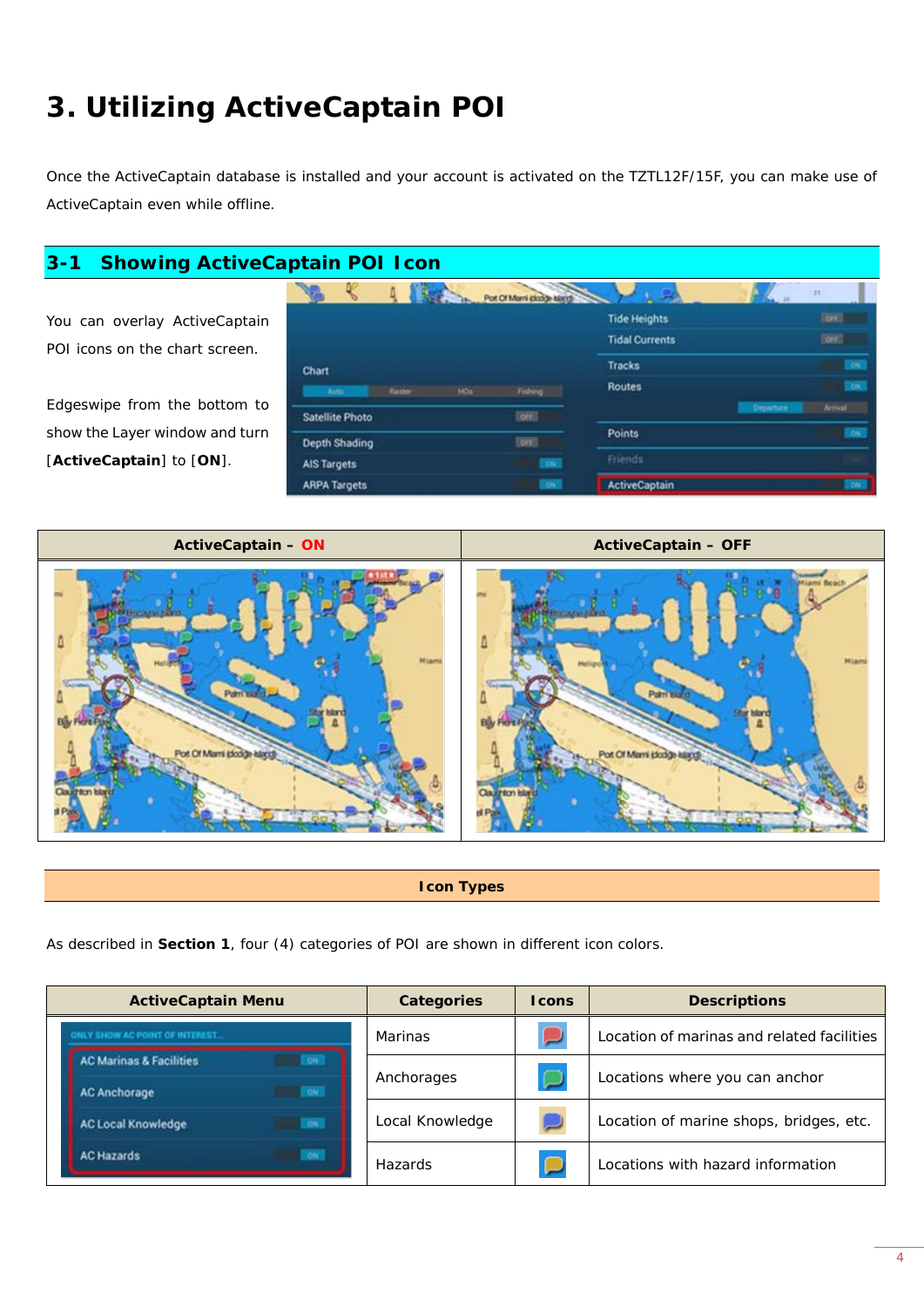#### **Information On/Off Setting**

On/off setting of each category and information type can be set in the menu.



# **3-2 Showing ActiveCaptain POI Details**

When you tap one of the POI icons, a brief information window appears. Additional details can be shown in a half screen by tapping [**Show Details**].



#### **Sample of POI Details from Miami Beach Marina**

|                                | Miami Beach Marina                                                                              | × | <                              | Miami Beach Marina           | ×                                                            |
|--------------------------------|-------------------------------------------------------------------------------------------------|---|--------------------------------|------------------------------|--------------------------------------------------------------|
| Navigation                     |                                                                                                 | ⋗ | <b>FUEL TYPES</b>              |                              |                                                              |
| Dockage                        |                                                                                                 | ⋋ | <b>Fuel types</b>              |                              | Gas, Diesel                                                  |
| Fuel                           |                                                                                                 | ⋋ | <b>Brand</b>                   |                              | ValvTect                                                     |
| <b>Services</b>                |                                                                                                 | > | FUEL PRICE INCLUDING ALL TAXES |                              |                                                              |
| <b>Comments</b>                |                                                                                                 | > | Gas price                      |                              |                                                              |
| CONTACT                        |                                                                                                 |   | Gas price date                 |                              |                                                              |
| 300 Alton Rd                   | Miami Beach Marina<br>Miami Beach, FL 33139                                                     |   | Gas price additional info      |                              |                                                              |
| <b>US</b>                      | 305-673-6000, fax: 305-538-1780                                                                 |   | <b>Diesel price</b>            |                              | 2.46 USD                                                     |
| <b>VISIT A SPONSOR INSTEAD</b> |                                                                                                 |   | Diesel price date              |                              | Monday, December 7,<br>2015                                  |
|                                | LukFuel - Fuel Dock - 5th Street Marina<br>All ActiveCaptain members receive a \$0.05 discount. |   |                                | Diesel price additional info | Price listed includes 7%<br>sales tax on fuel in<br>Florida. |
|                                | <b>Sunset Harbour Yacht Club and Marina</b>                                                     |   |                                |                              |                                                              |

#### **Note:**

The detailed page will **NOT** be available if the account is not activated on the TZTL12F/15F.

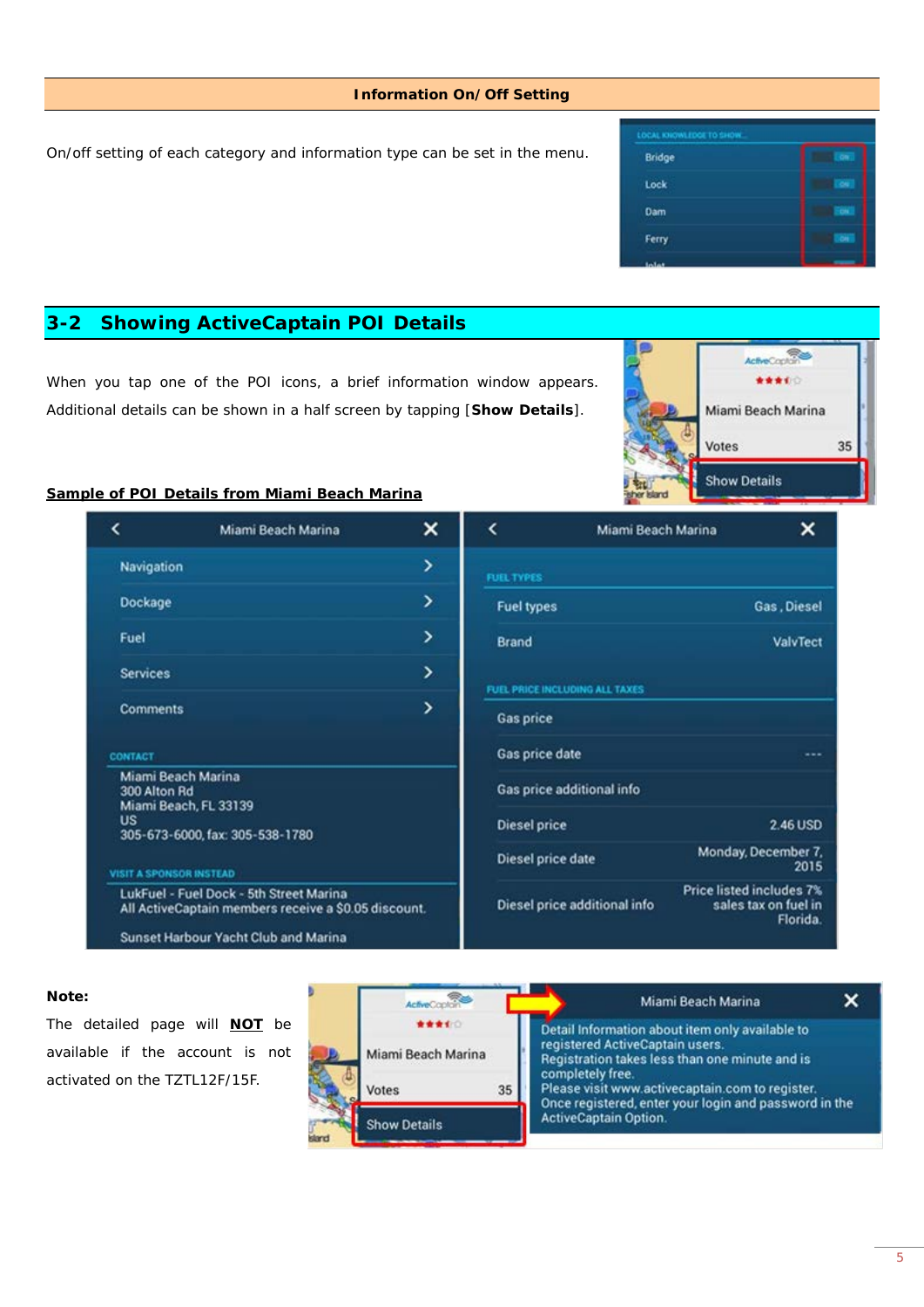## **3-3 Uploading Rates and Comments**

You can see the latest rates and comments to review the selected POI and upload your rate and comment from the TZTL12F/15F via the Internet.

#### **Reviewing Rates and Con**

Open the detailed page of the selected POI and tap [**Comments**]. All uploaded comments will be shown on the screen.

|                         | Miami Beach Marina                                                                                                                                                                                                                                                                                                                                                                                                                                                                              |  |
|-------------------------|-------------------------------------------------------------------------------------------------------------------------------------------------------------------------------------------------------------------------------------------------------------------------------------------------------------------------------------------------------------------------------------------------------------------------------------------------------------------------------------------------|--|
|                         | Rate and comment it!                                                                                                                                                                                                                                                                                                                                                                                                                                                                            |  |
| PERFECT FOR SOUTH BEACH |                                                                                                                                                                                                                                                                                                                                                                                                                                                                                                 |  |
|                         | **** (user name)                                                                                                                                                                                                                                                                                                                                                                                                                                                                                |  |
|                         | .                                                                                                                                                                                                                                                                                                                                                                                                                                                                                               |  |
|                         | Thursday, July 23, 2015                                                                                                                                                                                                                                                                                                                                                                                                                                                                         |  |
|                         | Even though we live across the causeway from MBM, we<br>bring our boat down from Ft. Lauderdale on the ICW at<br>least once a year. It can be rolly and the tide rips<br>through at time and can surprise you. I personally think<br>that a pool that doesn't allow children is a good idea,<br>Monty's is good and a little upscale and South Beach<br>and most of Miami Beach is a short walk. The city bus<br>route runs less than 3 blocks away as well. A great way<br>to see South Beach. |  |

## **3-4 Finding Marinas**

You can search a registered point on the TZTL12F/15F. In this example, Miami Beach Marina will be searched.

(1) Show the universal setting options by edge swiping the screen from the right edge to the left side, and tap [**Find Marina**].



| nments          |  |
|-----------------|--|
| Navigation      |  |
| Dockage         |  |
| Fuel            |  |
| <b>Services</b> |  |
| <b>Comments</b> |  |

To upload your rate and comment, connect the TZTL12F/15F to the Internet and tap [**Rate and comment it!**].





(2) Enter the marina name partially and tap [**Find**].

(3) After the search result is shown, select one of the required marinas.